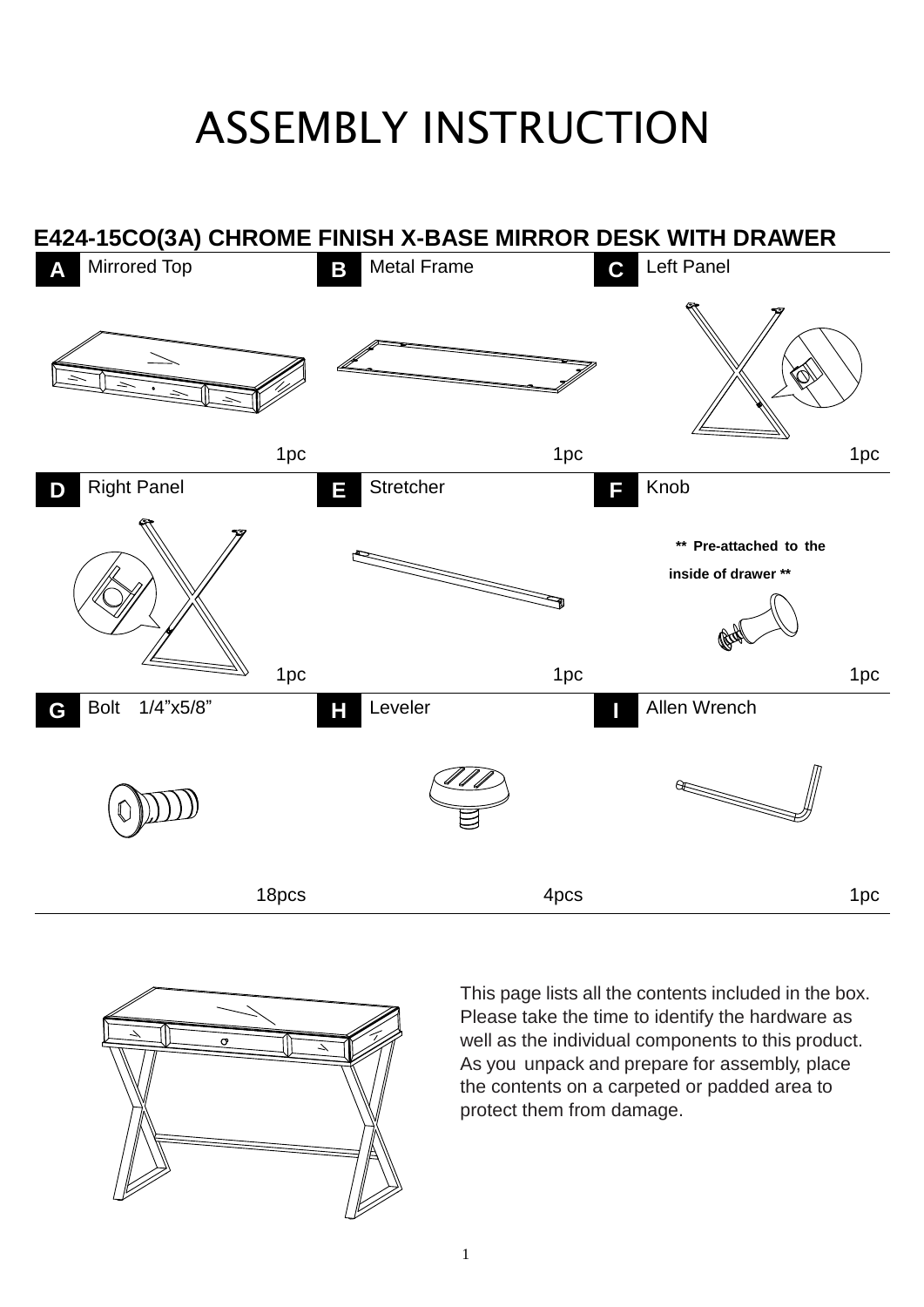Attach metal frame (B) to mirrored top (A) using bolt (G) and allen wrench (I) as shown.

**1**



**2** Attach left panel (C) and right panel (D) to mirrored top (A) using bolt (G) and allen wrench (I). Attach leveler (H) to the left panel (C) and right panel (D) as shown.